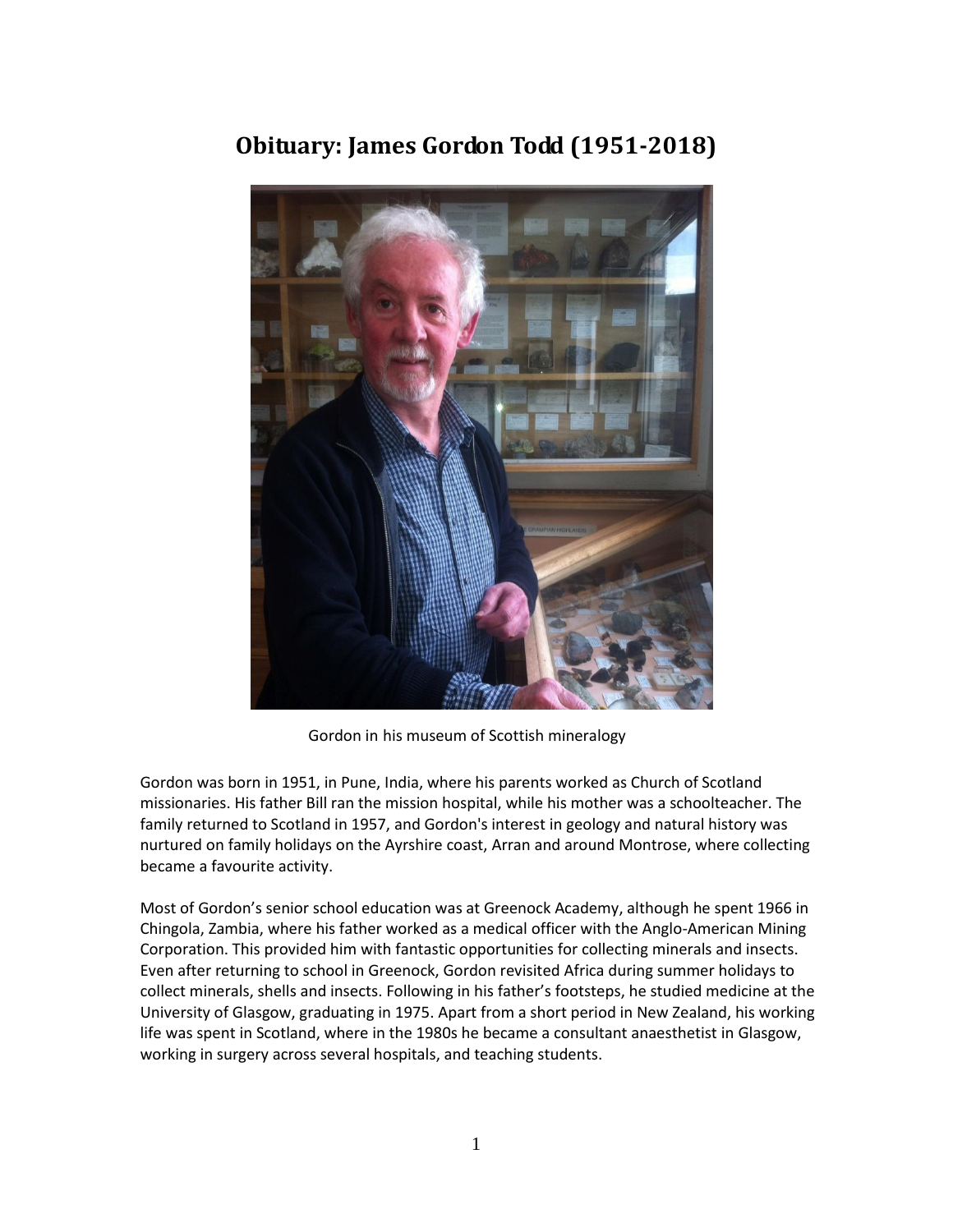Gordon loved the outdoors, and was a passionate hill-walker, rock-climber, potholer and kayaker, and he deployed all these techniques in his mineral and fossil collecting. He collaborated widely on fieldwork and collecting with many other collectors (notably Kemp Meikle, David Anderson, Michael McMullen, Simon Ingram and David Green) and museum geologists from the Hunterian and National Museums Scotland. In 1994, he opened his museum of Scottish mineralogy in a secure and beautifully fitted-out building in his garden in Kilbarchan. Gordon loved sharing stories, science and specimens and the museum became something of a shrine for Scottish and visiting mineral collectors, as well as jealous museum curators. He lectured widely on minerals and collecting to a wide range of audiences, his sense of humour and enthusiasm giving his talks a unique and compelling flavour. As well as collecting specimens, Gordon purchased Scottish minerals and fossils, acquiring some wonderful old-time specimens from classic localities such as the Leadhills-Wanlockhead mining district, as well as newly collected material from collectors such as Stan Wood and Mike Wood. In 2010, he opened an indoor extension to his mineral museum to cover broader natural history themes and display shells, fossils and insect collections, as well as even more minerals.

Gordon was a member of the Geological Society of Glasgow from 1984 until his death. He served on the society's council and gave many presentations and talks on members' nights, covering his mineralogical and palaeontological collecting and research (see below). He was a co-author, with Dr Chris Burton, of the chapter on Trearne Quarry in the society's excursion guide to the Glasgow and Girvan area, published in 1992. He was also active in the Russell Society and the Paisley Natural History Society, among others.

In addition to medical research papers, he published a wide range of papers on Scottish mineralogy based on his collecting work, mostly in the UK Journal of Mines and Minerals. He was also very happy to lend and share specimens with museums, and his specimens were included in exhibitions at Girvan, Paisley Museum, Pollock House, National Museums Scotland, and the Hunterian, among others. In 2003, the Hunterian put on a major exhibit of his material – "The Cabinets of Dr Todd", occupying several cases in the Euing Room of the museum. Gordon was one of a small number of contemporary collectors featured in the NMS book "Minerals of Scotland: Past and Present", written by Alec Livingstone and published in 2002.

In 2012, a book "The Cabinets of Dr Todd", celebrating his life and collections, was published by his family, but by this time he had begun to suffer from an aggressive form of dementia, which cruelly curtailed his active and sociable life. His wife Pamela, and "Team Todd" helpers, including his children, Chris and Claire, cared for him at home, until his eventual death in December 2018.

The quality, extent, scope and documentation of his collection, and the beautiful displays in his museum spaces mark out Gordon's collection as one of the most remarkable ever assembled in Scotland. He discovered new localities, rediscovered old ones, and loved working to enthuse others, and to preserve, document, and share Scotland's mineralogical heritage on a scale that few other individuals have matched.

**John Faithfull**, The Hunterian, University of Glasgow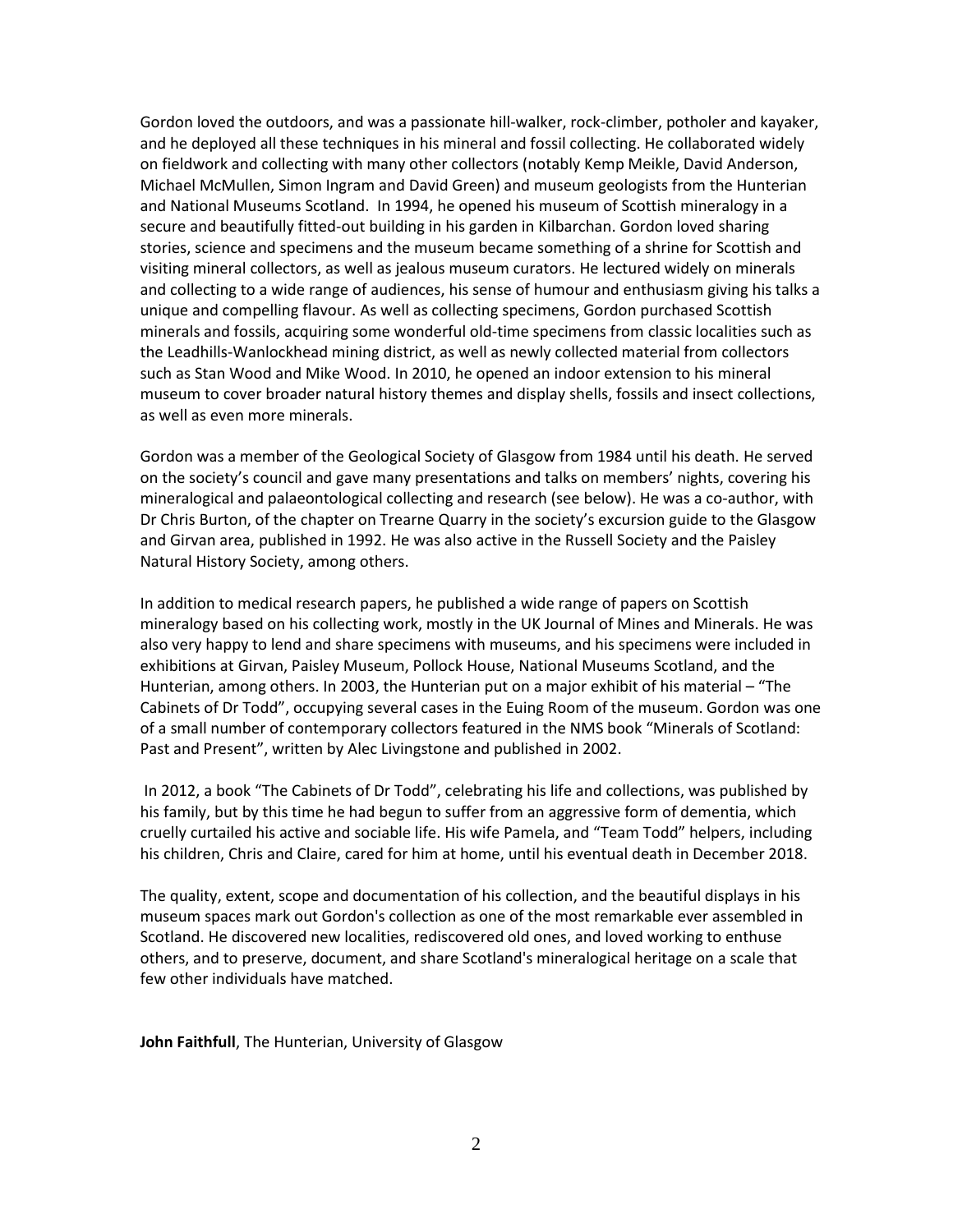## **Geological bibliography**

Todd, J.G. 1989. Minerals of Trearne Quarry, Beith Ayrshire, Scotland. UK Journal of Mines and Minerals, No. 6, pp. 18-20.

Todd, J.G. and Lawrence, D.W.A. 1989. Muirshiel mine, Central Scotland. UK Journal of Mines and Minerals, No. 7, pp. 40-43.

McMullen, M.J. and Todd, J.G. 1990. Mineralization of the Kinharvie Burn, South West Scotland. UK Journal of Mines and Minerals, No. 8, pp. 43-45.

Todd, J.G. and McMullen,M.J. 1991. Vein minerals of Mannoch Hill, Scotland. UK Journal of Mines and Minerals, No. 9, pp. 35-38.

Todd,J.G. 1992. A late-Devensian fauna from "The Clyde Beds", Linwood and Johnstone, Renfrewshire. The Glasgow Naturalist, Vol. 122, No 2, pp. 115-124.

Burton,C.J. and Todd,J.G. 1992. Trearne Quarry. Excursion 20 in Lawson, J.D. and Weedon, D.S. Geological Excursions around Glasgow and Girvan. Geological Society of Glasgow. pp. 246-264.

Ingram, S.M., Todd, J.G. & Anderson, D. 1992. Pyrite from Goat Quarry, UK Journal of Mines and Minerals, No. 11, pp. 8–10.

Ingram, S.M., Anderson, D.G. & Todd, J.G. 1993. Molybdenite from Coire Buidhe, Glen Creran, Argyll. UK Journal of Mines and Minerals, No. 12, pp. 4–8.

T.K. Meikle, J.G. Todd 1995. Silica-rich edingtonite and associated minerals from Loanhead Quarry, Beith, Strathclyde – a new Scottish locality. Journal of the Russell Society, Vol. 6, No. 1, pp. 27-30.

Ingram, S., Anderson, D. & Todd, J.G. 1996. Powellite and scheelite from Coire Buidhe, Argyll. UK Journal of Mines and Minerals, No. 16, p. 14.

Green D.I. & Todd, J.G. 1996. Zeolites & related minerals from Moonen Bay, Isle of Skye, Scotland. UK Journal of Mines and Minerals, No. 16, pp. 21–27.

Green, D.I. and Todd, J.G. 2000. Twenty Years in Minerals: Scotland. UK Journal of Mines and Minerals, No. 21, pp. 9-27.

**NB** Gordon also published a large number of medical research articles: these are not listed here. See e.g. [https://scholar.google.co.uk/scholar?as\\_q=glasgow&as\\_sauthors=JG+Todd](https://scholar.google.co.uk/scholar?as_q=glasgow&as_sauthors=JG+Todd)